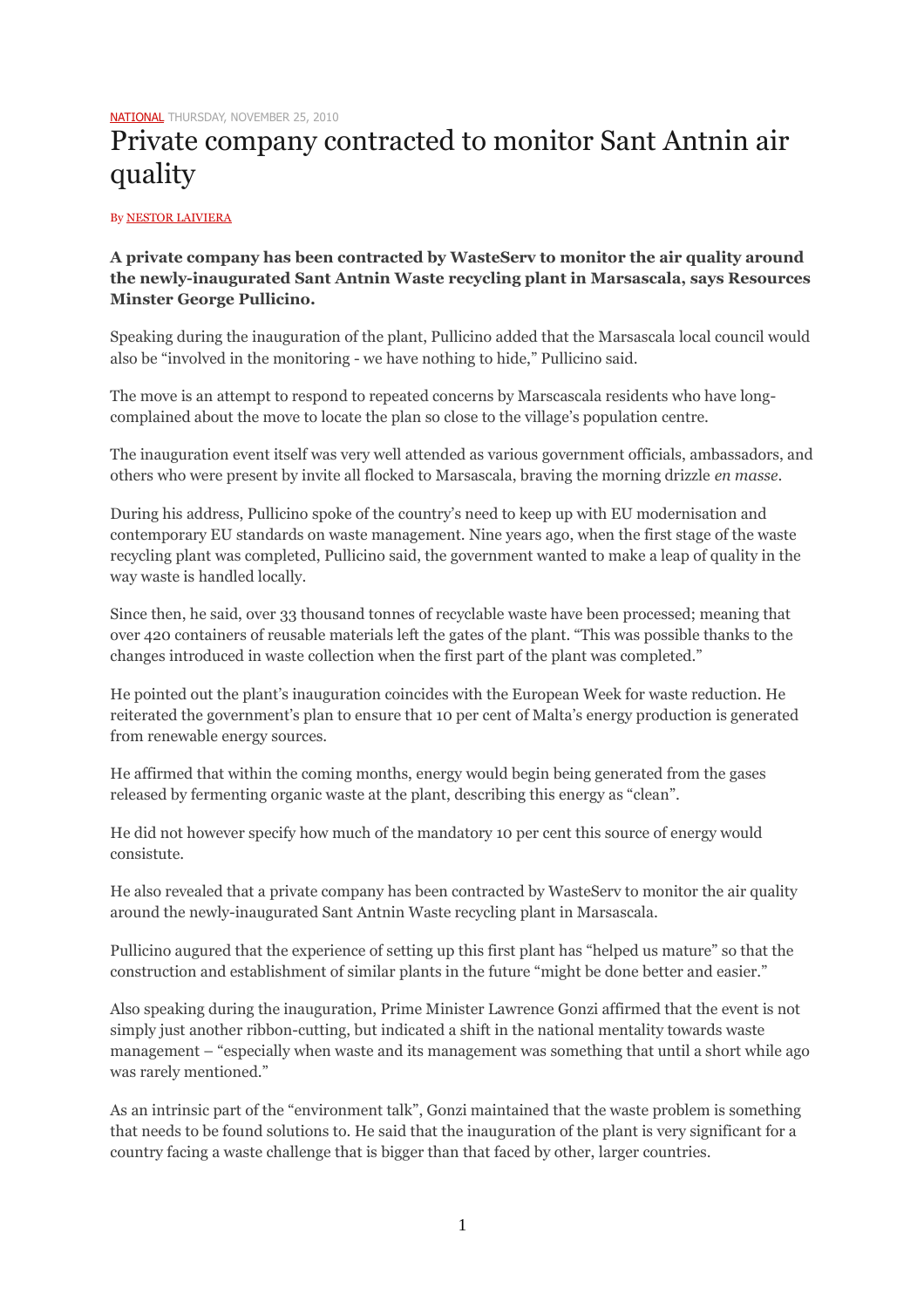He pointed to Malta's small size, high population density, tourism influx, and high vehicle congestion as factors that all come together to heighten the problem. "We do not have the luxury of shipping our waste off to some corner like some other countries do. The economies of scale work against us."

Gonzi pointed to the recurrent expenditure the plant requires, adding also that the plant itself cost  $\epsilon_{27}$ million to finalise. €18 million of these originated from EU funding.

Gonzi also reiterated government plans for the country to start treating all sewage before being dumped at sea. He affirmed that this could be a "first", as currently no other country can boast of being able to treat 100 per cent of its sewage before release.

He also announced how heat energy from the waste collected would be 'donated' to Inspire, for the heating of its Razzett Tal-Hbiberija pool, located nearby.

A 'recycled' monument was also unveiled during the ceremony – made from scraps and reused stone left over from various government projects such as building and church restorations.

## **Later on, the PL however affirmed that the party "could not be accomplice to an abusive and distorted process such as that which led to the construction of the new Sant'Antnin recycling centre."**

In a statement, the party said that while I is in favor of the principle of recycling and of obtaining renewable energy from recycling, it is against the process that led to such an "abusive and tainted" project.

Party spokesperson for the Environment Leo Brincat maintained that not enough studies were made in the selection of the site, something which was even noted by the Church Environment Commission.

What is known as an "Alternative Site Assessment", Brincat said, called for according to MEPA's terms of reference, was not done "seriously" and despite these "irregularities", he added, "the project was nevertheless accepted and approved by authorities."

Brincat also affirmed that "originally, no necessary studies on the impact and emissions other dust particles expected to originate from the plant would have on residents' health, with the weak and unacceptable abuse that these studies would have been too expensive for the country."

He also hit out at the government's consultation process, and the way MEPA "was completely servile to the government's will" throughout the process, and every decision was taken "on the spot" without any "serious" deliberation.

## **Sant'Antnin plant inaugurated**

by di-ve.com - [editorial@di-ve.com](mailto:editorial@di-ve.com) **Local News** -- 25 November 2010 -- 17:30CEST

The €27 million Sant'Antnin waste recycling plant was officially inaugurated by Prime Minister Lawrence Gonzi on Thursday morning.

The inauguration marked the third and final phase of the project, which included the installation of equipment to transform waste into enough electricity to power 1,400 households. The equipment will also be used to heat the swimming pool of the nearby Inspire facility for people with disabilities, saving